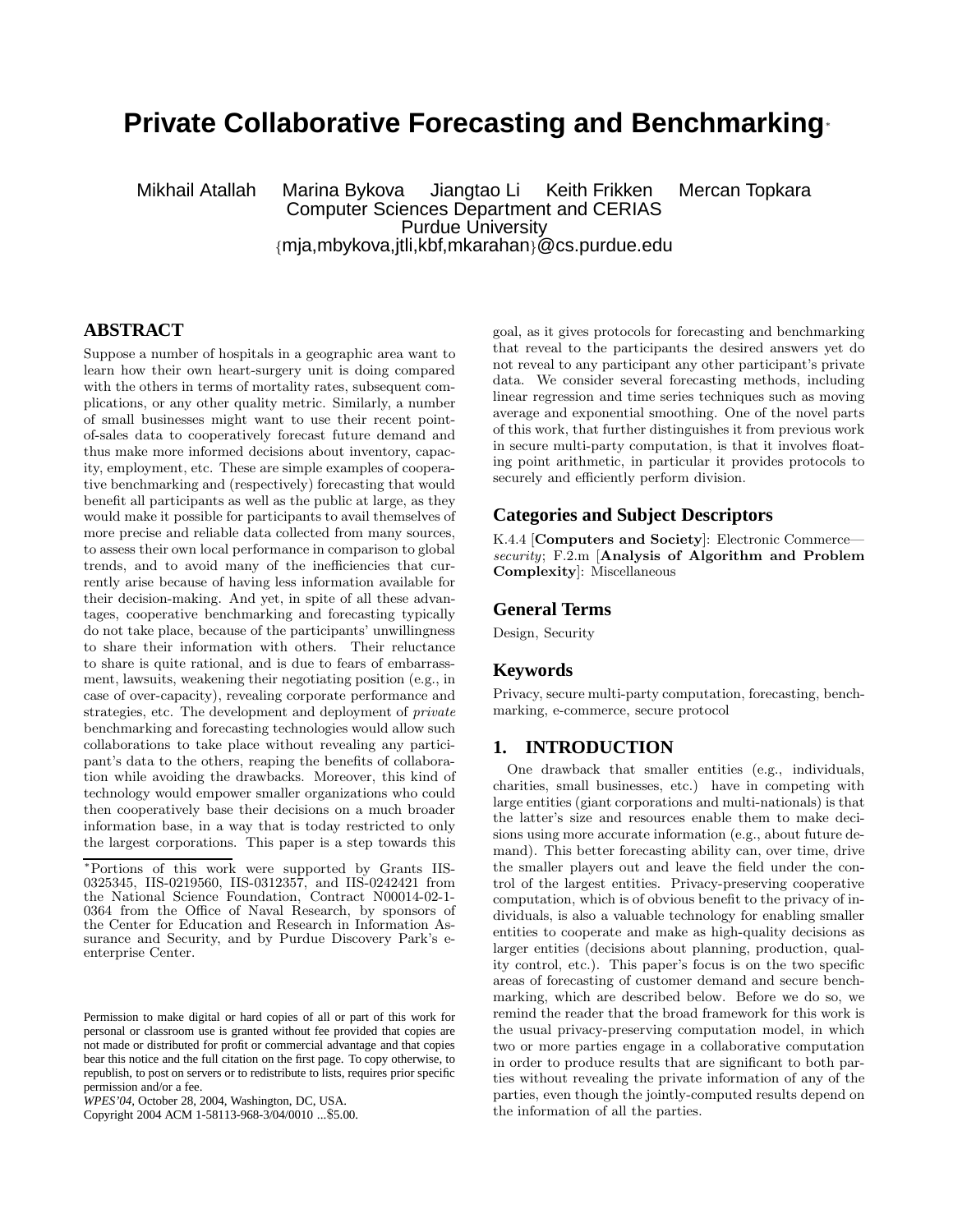The first problem we are exploring is secure and private collaborative forecasting, in which a number of retailers join their efforts to generate more accurate forecasts of customer demand. We assume that each of the participants has its own proprietary data gathered over some period of time in the past and can produce a local forecast. They decide to participate in joint computation to obtain more reliable results. Consider the following business scenarios:

- A number of small retailers in the area which sell similar products cannot compete with giant stores in their forecasting capabilities. Thus they decide to collaborate with each other in order to better estimate future consumer demand. Revealing data about the past volumes of sales is unacceptable to any of them, as they are competing in the same market. The retailers, however, are willing to share the data in a secure fashion if all that any party learns from the collaboration is the general trend in the customer demand (i.e., increase or decrease in sales and by what amount). After participating in the protocol, each retailer can compare its own locally generated forecast with the large-scale trend, draw conclusions about the accuracy of the local forecast and differences, if any, in the behavior of the sales function at the local and global scopes.
- Another setting where similar collaboration is useful is situations when no single retailer can accurately estimate future demand. Consider a product that has been introduced to the market recently such that no single (even very large) retailer can accurately predict consumer demand for it. This happens when different retailers target differing groups of customers, for which shopping patterns and adaptability to new products vary. Then it is beneficial to all such stores to engage into joint forecasting, while still preserving the privacy of the data on which the forecast is built.
- We can also model a scenario where there is one supplier and many retailers, and the cycle of production is very long. For example, in order for an overseas company to manufacture clothes, it may need to start production 7 months in advance including shipping time. The supplier wants to know the customer demands, i.e., the size of the market. Each retailer is reluctant to provide its own historical data. However, it may benefit the whole supply chain, if the retailers together can collaboratively provide a forecast on customer demands to the supplier. Or, as an alternative, the supplier might provide a discount to all retailers who participate in the joint computation of customer demand, and uses the results for manufacturing more precise quantities.

All of the above scenarios produce forecasts based on time series. Another type of forecasting that we also explore in this work is based on regression techniques. A motivating business model can be as follows. A hospital performs a certain type of surgeries that result in a rather high mortality rate compared to other types of surgeries. The hospital would like to investigate the correlation of the mortality rate to the age of the patients, their health conditions, and possibly other parameters, to be able to exclude the riskiest category of patients from being considered for such surgeries. The hospital, however, does not have enough cases to

draw a reliable correlation between the mortality rate and other parameters. The hospital also would like to know how it performs on this kind of surgeries compared to other similar institutions. Thus, the hospital would like to engage in collaboration with other institutions to be able to draw conclusions on the aggregate data, but for privacy reasons cannot share its data with other participants. The solution in this case is to use secure multi-party computation (SMC) techniques that apply regression to aggregate data and distribute the results to all participating parties. Having the results, the hospital then can learn the overall correlation on the large scale, as well as make conclusions about its performance compared to other hospitals.

To address these two problems, we consider forecasting based on time series — moving average, weighted moving average, and exponential smoothing — and regression-based techniques — linear regression. Since the functions used in the computation are linear, some companies might decide that the output of the computation reveals information about their inputs if the number of participants is low (e.g., two). Consequently, they might decide to participate in the computation only if the number of participants is sufficiently large. Therefore, we provide solutions to the problems for a general case of m players.

In this work, we present efficient protocols for conducting secure collaborative forecasting and benchmarking for all statistical methods listed above. Before providing our final protocols, we give sub-protocols, or building blocks, which make presentation of the final protocols crisper and at the same time add flexibility to the protocols themselves by allowing the participants to choose the most appropriate building blocks. In cases when we give more than one protocol for performing the same task, the protocols differ in their complexity, communication overhead, and robustness against colluding players.

A novel part of this work is that we introduce floating point computation in secure multi-party computation. We present several division protocols that form the core of our forecasting and benchmarking solutions, and to the best of our knowledge are the first attempts to perform division without building a generic circuit, as well as the first attempts to operate on floating point numbers. Our division protocols simplify privacy-preserving business forecasting, and can also be applied to other forecasting methods as well as other SMC applications.

A summary of our results is given in table 1. For each protocol described in this work, we list its number of communication rounds, total communication measured in messages exchanged between the players, and total computational complexity (summed over all players). Each message for most protocols is of  $\ell$  bits long, where  $\ell$  is the length of numbers we operate (with the m-key division protocol being an exception). In the table,  $m$  refers to the number of players, k is a collusion threshold described in section 4.1 such that  $1 \leq k \leq m-1$ , and n is a (constant) number of data points used in the linear regression. All of these protocols are later evaluated with respect to the main model of the adversary used in this paper: That of colluding players, i.e., they exhibit the behavior of semi-honest players but can also collude together in order to discover some additional information about other players' data (more on this later). We analyze the collusion-resistance characteristics of each protocol immediately following its description.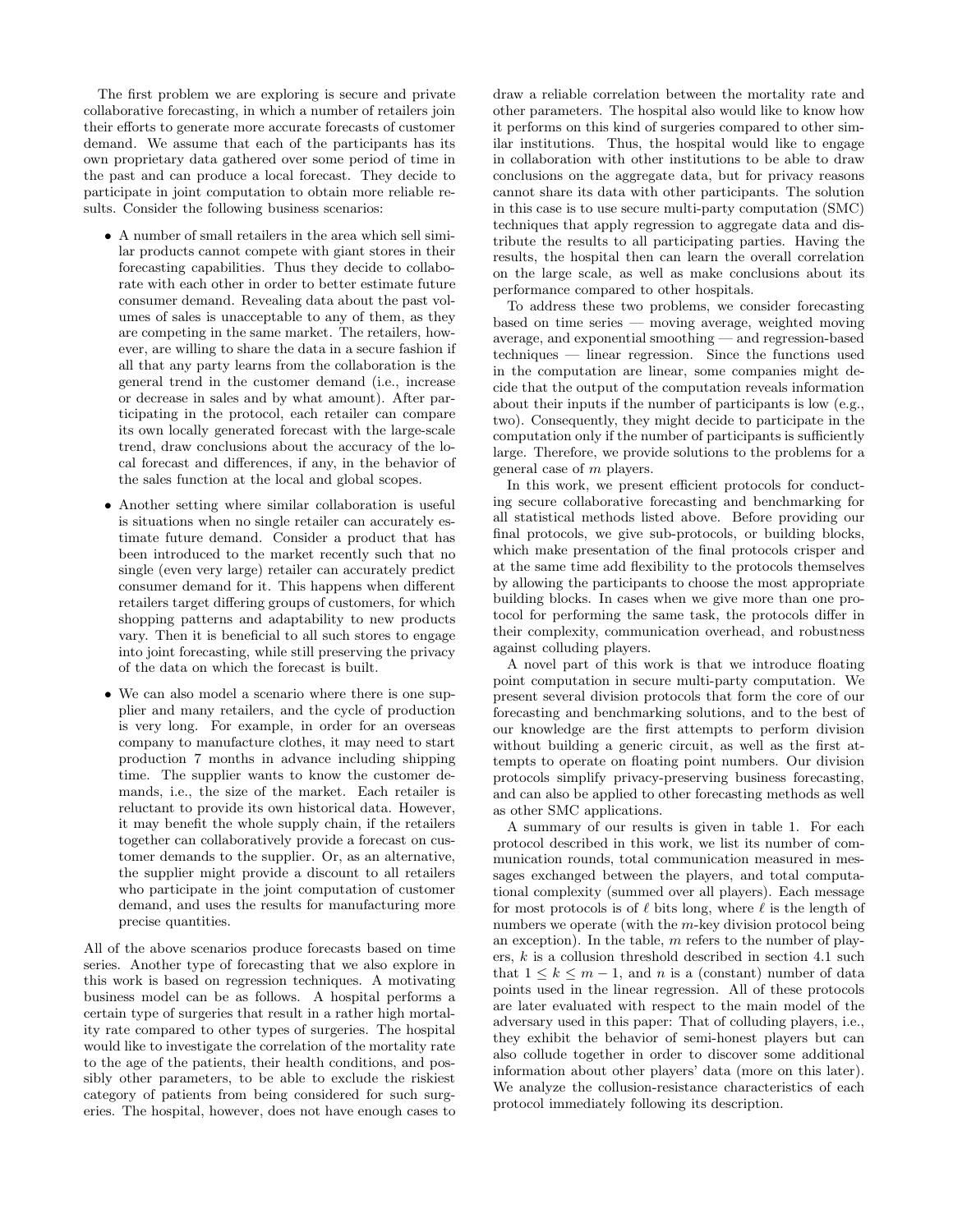| Protocol                      | Communication<br>Rounds   | Total<br>Communication          | Total<br>Computation       |
|-------------------------------|---------------------------|---------------------------------|----------------------------|
| Split                         |                           | O(km)                           | O(km)                      |
| Division with an Appointee    |                           | O(km)                           | O(km)                      |
| 2-party Division with Scaling | $\overline{O}(\log \ell)$ | $\overline{O(\log \ell})$       | $O(\log \ell)$ encryptions |
| 2-party 2-key Division        |                           | O(1)                            | (1) encryptions            |
| m-key Division                |                           | $O(m^2)$                        | $O(m^2)$ encryptions       |
| Moving Average                | same as division          | same as division                | same as division           |
| Exponential Smoothing         | same as division          | same as division                | same as division           |
| Linear Regression             | split $+ n$ divisions     | split $\overline{+n}$ divisions | split $+ n$ divisions      |

Table 1: Summary of protocols: m is the number of players, k is a collusion threshold where  $1 \leq k \leq m-1$ ,  $\ell$ is the length of numbers in bits, and  $n$  is a number of data points in the linear regression.

The rest of this paper is organized as follows. Section 2 reviews related work. In section 3 we briefly provide background information such as different forecasting methods and then provide a more precise definition of our protocols. Section 4 describes building blocks that we developed to aid in designing our main forecasting protocols. The building blocks include a secure algorithm for blinding individual private inputs and — the most interesting and difficult secure division protocols. Sections 5 and 6 describe our main protocols, where Section 5 covers forecasting based on time series and Section 6 contains regression-based benchmarking. Lastly, Section 7 concludes the paper and provides directions for future work.

## **2. RELATED WORK**

Forecasting is increasingly being applied to business decision making. Many forecasting methods (for example, see [14, 26]) have been developed, such as time-series techniques and regression techniques. Collaborative forecasting allows different entities to jointly perform business forecasting where each entity contributes its own data. As pointed out in [2], collaborative forecasting, in comparison to traditional forecasting, gives better productivity and profitability throughout the supply chain. Collaborative forecasting has been extensively studied by many companies [25, 19], organizations [10], and academia [15]. Most of the solutions either assume existence of a central planner who has all the information about the system, or assume that each participant of the computation shares all of her information with other participants. These solutions, however, are problematic when the data is sensitive and the participants are reluctant to share their private, proprietary information. Our approach is to perform collaborative forecasting in a privacypreserving manner, therefore eliminates the above concern.

The problem of secure forecasting and benchmarking is closely related to secure multi-party computation [27]. The SMC problem was introduced by Yao [27] and extended by Goldreich, Micali, Wigderson [17] and others ([23, 18], to list a few). Goldreich states in [16] that although the general secure multi-party computation problem is solvable in theory, using the solutions derived by these general results for special cases can be impractical. In other words, efficiency dictates development of special solutions for special cases. And as we can see, many other examples of cooperative privacy-preserving computations have been considered in the literature: electronic auctions [7], card playing [17], digital certified mail, data mining [20], etc.

Du and Atallah recently have developed efficient protocols for many secure two-party computation problems [11], including scientific computation [12], geometric computation [5], and statistics analysis [13]. Atallah et al. [6] have proposed Secure Supply-Chain Collaboration (SSCC) problem, and developed SSCC protocols for simple e-Auction scenarios and simple capacity-allocation problem. Our secure collaborative forecasting and benchmarking can be viewed as a branch of the SSCC problem. In this paper, we propose novel protocols for computing a ratio in floating point numbers securely, an important component used in many forecasting techniques. To the best of our knowledge, no one has studied this before.

## **3. PROBLEM DESCRIPTION**

#### **3.1 Background**

Before presenting our results, we briefly review several forecasting methods (see [14, 26]) that are the basis of our protocols.

- Time-Series Techniques. A time series is a timeordered sequence of observations taken at regular intervals over a period of time (daily, weekly, monthly, annually, etc.). An example of such data is a monthly estimate of customer demand. Let us here consider a single user environment, where only a local forecast is generated. We use i to denote ith time period, and  $d_i$ to denote data in time period  $i$ . Let  $t$  be the current time period. Using this notation, the three methods that we consider are as follows:
	- 1. Moving Average: Let n denote the number of periods used in calculation of the average. For time period  $t \geq n$ , the moving average forecast is:

$$
F_t = \Big(\sum_{i=0}^{n-1} d_{t-i}\Big)/n
$$

where  $F_t$  indicates the forecasted value for time interval  $t + 1$ .

2. Weighted Moving Average: Let  $\vec{w}$  =  $\{w_0, w_1, \ldots, w_{n-1}\}\$  be a weight vector such that  $\sum_{i=0}^{n-1} w_i = 1$ . For time period  $t \geq n$ , the weighted moving average forecast is:

$$
F_t = \sum_{i=0}^{n-1} w_i d_{t-i}
$$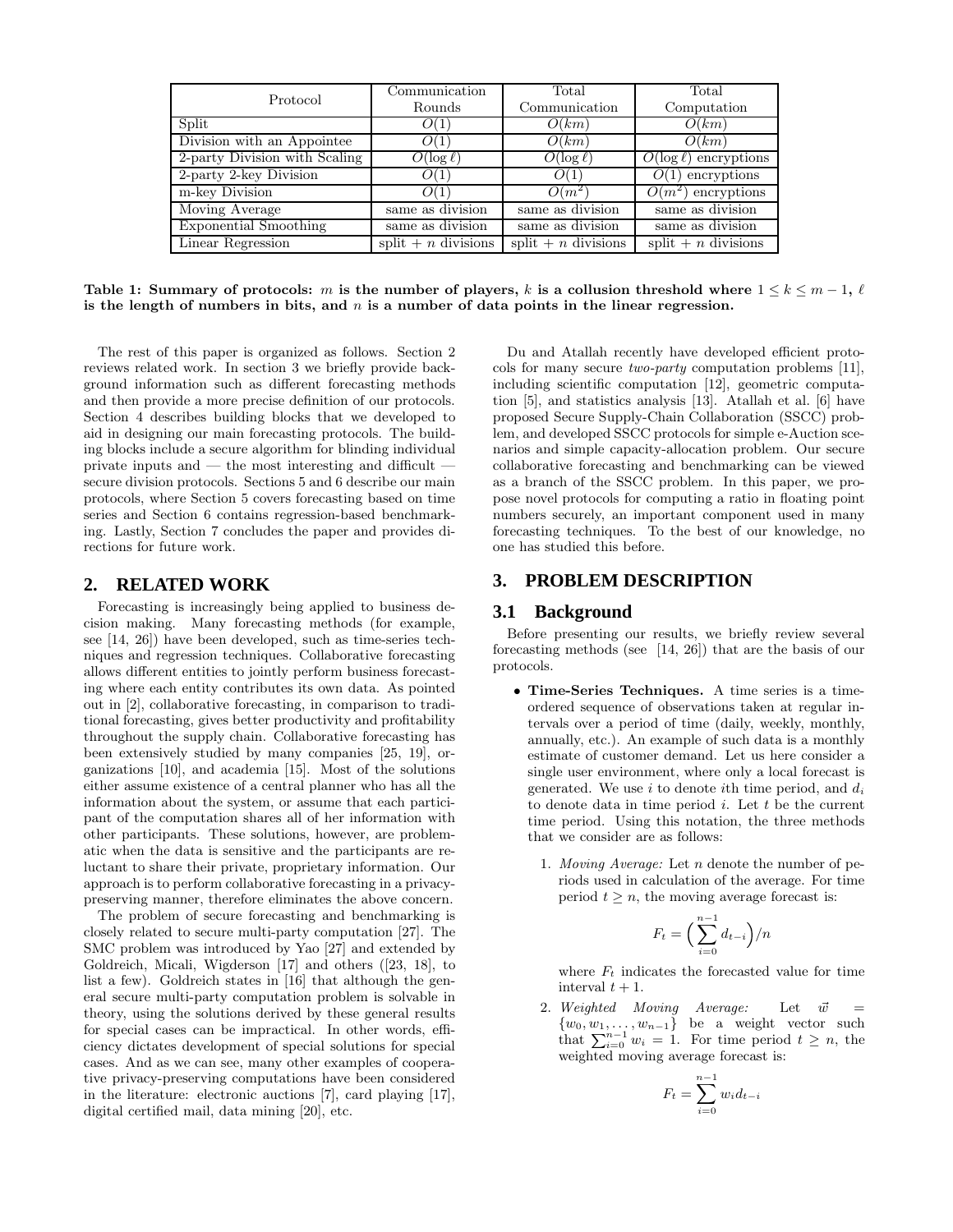3. Exponential Smoothing: Let  $F_i$  be the forecasted value in time period i, and  $\alpha$  be a smoothing constant. For time period  $t$ , the exponential smoothing technique computes:

$$
F_t = F_{t-1} + \alpha (d_{t-1} - F_{t-1})
$$

where  $F_t$  is also the predicted value for the next time period.

• Regression Techniques. As mentioned above, our regression solutions are built on the most widely used regression method — linear regression: Given two variables with linear correlation, the goal is to compute a linear function such that the sum of the deviations of all the points from the function is minimized. Consider a linear function  $y = ax + b$  where all data points x are known. If there are historical data — n pairs of  $(x, y)$ , then after applying regression to them, we will be able to estimate the coefficients  $a$  and  $b$ . The coefficients  $a$ and  $b$  can be computed using the following equations:

$$
a = \frac{n(\sum xy) - (\sum x)(\sum y)}{n(\sum x^2) - (\sum x)^2}, \quad b = \frac{\sum y - a \sum x}{n}.
$$
 (1) to the

#### **3.2 Protocol Definition**

Now we define the interfaces of our forecasting protocols. In the definitions below and in the rest of the paper we use the following notation. We assume that there are  $m$  players  $P_1, P_2, \ldots, P_m$  engaged in the computation, where  $m \geq 2$ .

NOTATION 1. Any item superscripted with  $(j)$  is held by and known only to player  $P_j$ . The same item without a superscript mark corresponds to the sum of the items held by all players, which is assumed to be additively split among the players. For example, if we have that player  $P_j$  has  $x^{(j)}$ , then x is equal to  $\sum_{j=1}^{m} x^{(j)}$ .

In the first two protocols, which are based on time series, it is undesirable to learn the absolute result:  $F_t$  (the forecasted value) might be considered to be revealing too much information because a player can learn his share of the value and possibly some additional information about other players' data. Therefore, instead of providing its absolute value, we output only the slope  $\frac{F_t-d_t}{d_t}$ , i.e., the percentage by which the value is expected to increase or decrease in the next time interval. Definition 1 corresponds to forecasting based on moving average techniques, and definition 2 is for exponential smoothing forecasts. The detailed protocols are given in section 5.

Definition 1. Secure Collaborative Forecasting Using Moving Average Techniques

- **Input** Player  $P_j$ ,  $1 \leq j \leq m$ , provides input data  $d_{t-i}^{(j)}$ for n time intervals, where  $0 \leq i \leq n-1$ . In case of computing the weighted moving average, the weight vector  $\vec{w}$  is public.
- **Output** Player  $P_j$ ,  $1 \leq j \leq m$ , learns  $\frac{F_t-d_t}{dt}$  without anything else, where  $F_t$  is computed using the moving average or the weighted moving average technique.

DEFINITION 2. Secure Collaborative Forecasting Using Smoothing Techniques

- **Input** Player  $P_j$ ,  $1 \leq j \leq m$ , supplies  $d_{t-1}^{(j)}$ ,  $d_t^{(j)}$ , and  $F_{t-1}^{(j)}$ , where the value of  $F_{t-1}$  from the previous time interval computation is kept additively split among all players. The value of  $\alpha$  is public.
- Output Player  $P_j$ ,  $1 \leq j \leq m$ , learns  $\frac{F_t-d_t}{d_t}$  without anything else, where  $F_t$  is computed using the exponential smoothing technique.

For the linear regression protocols, we assume that the  $x$ axis is public, and the set of possible  $x$  values is finite. We use  $x_1, x_2, \ldots, x_n$  to denote *n* possible *x*-values. In our model, each player supplies the y-axis data and they jointly compute the result in the normalized form. This means that the data, for instance, is given as the average number of accidents per customer in case of car insurance data, or as the mortality rate for surgical cases. In this case each data point  $y_i$  is given as two integers  $c_i$  and  $d_i$  where  $y_i = c_i/d_i$ . The aggregate values for each data point computed during the execution of the protocol is then found as  $y_i = \sum_{j=1}^m c_i^{(j)} / \sum_{j=1}^m d_i^{(j)}$ . The protocol that corresponds to the definition below is provided in section 6.

DEFINITION 3. Secure Collaborative Benchmarking Using Linear Regression Techniques

- **Input** Player  $P_j$ ,  $1 \leq j \leq m$ , provides data points  $y_i^{(j)}$ , if  $i$  tager  $1_j$ ,  $1 \leq j \leq m$ , problems data points  $y_i$ ,<br>where  $1 \leq i \leq n$  and each  $y_i^{(j)}$  is supplied in the form of  $(c_i^{(j)}, d_i^{(j)})$  with  $y_i^{(j)} = c_i^{(j)}/d_i^{(j)}$ . If  $P_j$  does not have data for  $x_i$ , then he sets both  $c_i^{(j)}$  and  $d_i^{(j)}$  to 0.
- Output Player  $P_j$ ,  $1 \leq j \leq m$ , learns the coefficients a and b, such that  $\vec{y} = a\vec{x} + b$  where a and b are the cooperatively computed linear regression parameters.

In terms of the hospital example, suppose  $m$  hospitals want to jointly benchmark their mortality rates of surgery operations on heart diseases.  $x_i$  then could be the categorized health conditions of the patients, whereas  $y_i$  is the overall mortality rates for patients within catalog  $x_i$ . We assume there is a linear relation between  $x$  (health condition) and y (mortality rate). For each  $x_i$ , hospital  $P_j$  provides its own mortality rate  $y_i^{(j)} = c_i^{(j)}/d_i^{(j)}$ , where  $c_i^{(j)}$  and  $d_i^{(j)}$ are the number of deaths and the number of patients, respectively.  $y_i$  is the overall mortality rate for  $x_i$ -conditioned patients, therefore it is the sum of deaths divided by the sum of patients in  $x_i$  catalog, i.e.,  $\sum_{j=1}^m c_i^{(j)}/\sum_{j=1}^m d_i^{(j)}$ .

All protocols presented in this work are evaluated in terms of their computational and communication complexity, as well as in the number of communication rounds they require. For the purposes of our evaluation, a communication round is defined as an exchange of messages between the players during which a single player can (i) receive one or more messages from other players, perform calculations, and send one or more messages, or (ii) send one of more messages and then receive one or more messages from other players. Every player participates in a single round at most once, with the total number of messages sent over the network during one round being up to  $m^2$ .

## **4. BUILDING BLOCKS**

Giving the fully-developed protocols would make them too long and rather hard to comprehend. This section aims at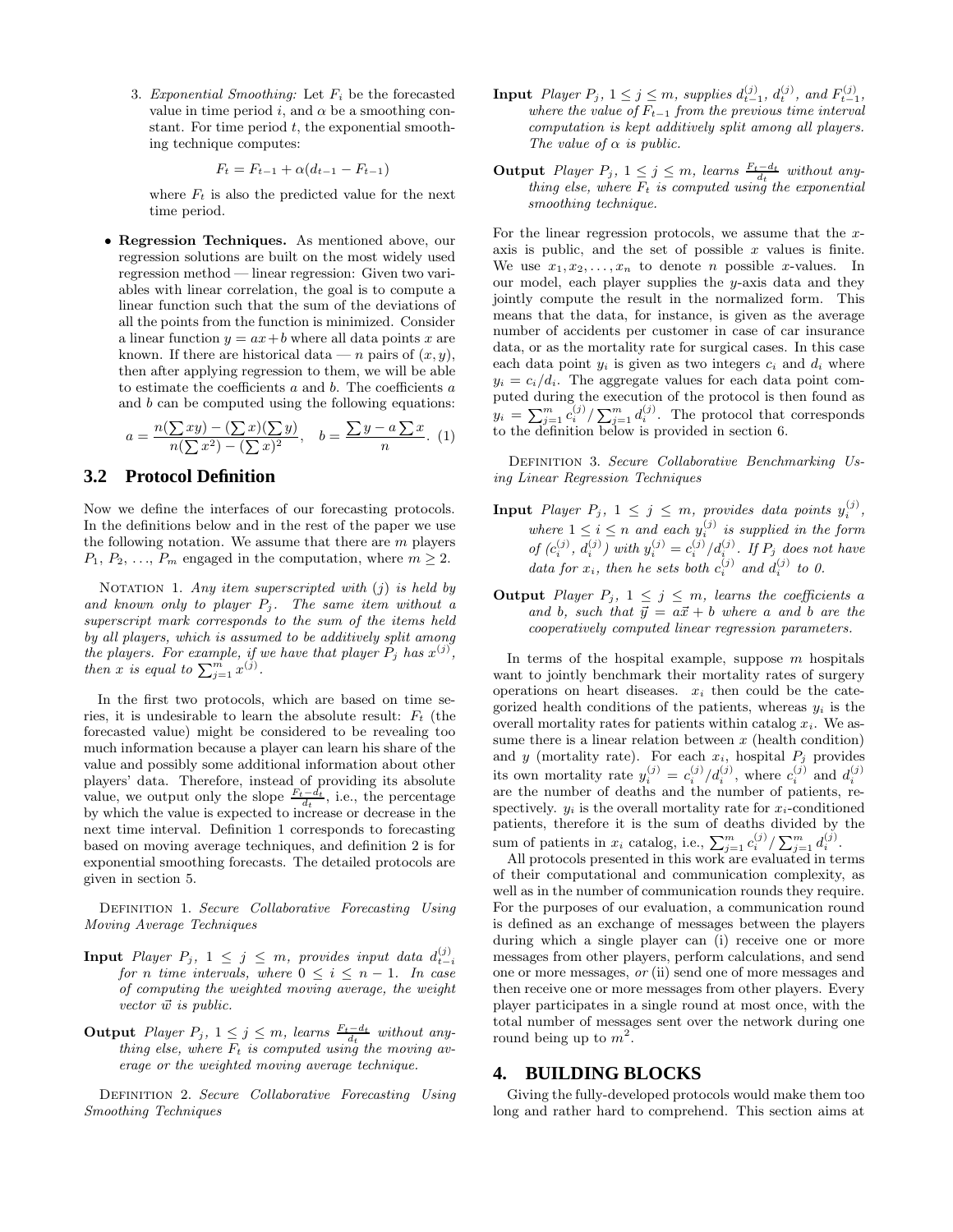making the later presentation of the protocols crisper by presenting parts of our solutions ahead of time. The building blocks that we describe in this section are an important part of this work, because they lay the ground for solving the forecasting problems in a secure fashion and provide a design choice for the final protocols. This section presents split and division protocols, where the later protocols operate on floating point numbers and thus are new to SMC. We have also developed secure summation and comparison protocols that provide alternative solutions to forecasting based on moving average and weighted moving average techniques. They are not included in this paper due to space constraints but can be found in [4].

We consider three different types of players with respect to malicious behavior:

- 1. Semi-honest players: Semi-honest players (also known as "honest but curious") will follow the protocol as prescribed, but might also attempt to discover more information based on the data they receive at various steps of the protocol.
- 2. Colluding players: Colluding players exhibit the behavior of semi-honest players but can also collude together in order to discover some additional information about other players' data.
- 3. Malicious players: Malicious players may arbitrarily misbehave: they can collude against other players and can deviate from the correct steps of the protocol. Different types of deviation from the protocol include supplying incorrect data, modifying data at intermediate steps of the protocol (possibly in collaboration with other malicious players), prematurely quitting the protocol, or performing incorrect computations at certain steps of the protocol.

In our solutions, we focus on the first two types of players. Considering only semi-honest players is not sufficient because in our case the players might be competing businesses, which does not allow us to exclude colluding behavior from consideration. We do not consider the third type of misbehaving players on the grounds that all the players are interested in the outcome of the computation and will not attempt to disrupt it. Some of our solutions can be tuned to provide a trade-off between complexity and robustness against colluding behavior, and should be setup to account for the expected behavior of the players with respect to collusions. In other words, if during the computation it is not expected that a significant number of players will collude, the protocol can be made more efficient by setting the collusion threshold low.

#### **4.1 Secure split protocol**

The first protocol that we present is a secure split protocol that is used as a building block in the final protocols as well as in other building blocks. Prior to execution of the split protocol all players additively share an item where the individual shares are private information. The goal of this protocol is to "blind" individual shares in such a way that no share reveals private information, but the total sum of all shares stays the same as before. At the end of the protocol each player holds a large random number, and the initial private input stays hidden. The details of this protocol are reminiscent of the techniques used in the dining cryptographers [9].

Protocol 1. Secure Split Protocol

**Input** Player  $P_j$ ,  $1 \leq j \leq m$ , provides private input  $x^{(j)}$ .

- **Output** Player  $P_j$ ,  $1 \leq j \leq m$ , obtains  $z^{(j)}$  such that  $\sum_{j=1}^{m} x^{(j)} = \sum_{j=1}^{m} z^{(j)}.$
- Protocol Steps: 1. All players jointly agree on a collusion threshold k, such that  $1 \leq k \leq m-1$ .
	- 2. Each player  $P_j$  splits  $x^{(j)}$  between  $k+1$  players in the following way: Player  $P_j$  generates k large  $random \text{ values } r_1^{(j)}, \ldots, r_k^{(j)} \text{ (both positive and }$ negative) and sends them to randomly chosen k players from the remaining m−1 players. He sets his share of  $x^{(j)}$  to be  $r_0^{(j)} = x^{(j)} - r_1^{(j)} - \ldots - r_k^{(j)}$ .
	- 3. After receiving k' messages from other players (on average  $k' = k$ ), each player  $P_j$  computes  $z^{(j)} =$  $r_0^{(j)} + \sum_{i \neq j} r_l^{(i)}$  such that player  $P_i$  sent  $r_l^{(i)}$  to  $P_j$ for some  $1 \leq l \leq k$ .
- Analysis This method of hiding data is secure but not in an information-theoretic sense. As can be seen from the protocol, a single private input is distributed among  $k + 1$  players. When this protocol is used as a part of another protocol, individual shares  $z^{(j)}$ 's are revealed. In order for an individual  $x^{(j)}$  to be revealed, however, all of the  $k$  players to whom player  $P_j$  sent messages in step (2), and all players who sent messages to player  $P_i$  in step (3), must collude. Assume that  $m' < m$  is the number of players that collude against player  $P_i$ . Then the probability of compromising  $x^{(j)}$  is 0 when  $m' < k$ . When  $m' \geq k$ , the probability of compromise is less than:

$$
\left(\frac{m'}{m-1}\right)^k \left(1 - \frac{k}{m-1}\right)^{m-m'-1}
$$

which exponentially decreases as k increases. For instance, when the number of colluders is less than  $m/2$ and m is even, the probability of a successful compromise is less than:

$$
2^{-k}\left(1-\frac{k}{m-1}\right)^{\frac{m}{2}}
$$

which is upper-bounded by  $2^{-k}$ . If we use  $k = c \log m$ , where c is a constant, the probability is upper-bounded by  $m^{-c}$ . This means that a sub-linear collusion threshold k results in a performance that is probabilistically collusion-resistant against a linear number of colluders.

The protocol is even better with respect to collusive behavior than this probability analysis implies, because the colluders have no way of knowing whether they succeeded or not. Even if the colluders knew from step (2) that all of the k messages that player  $P_i$  sent went to the colluding players, they still would not know whether some non-colluding player in step  $(3)$  chose player  $P_i$ to be a recipient of one of his messages. Thus the colluders have no "success indicator" to tell them whether they succeeded in the compromise or not.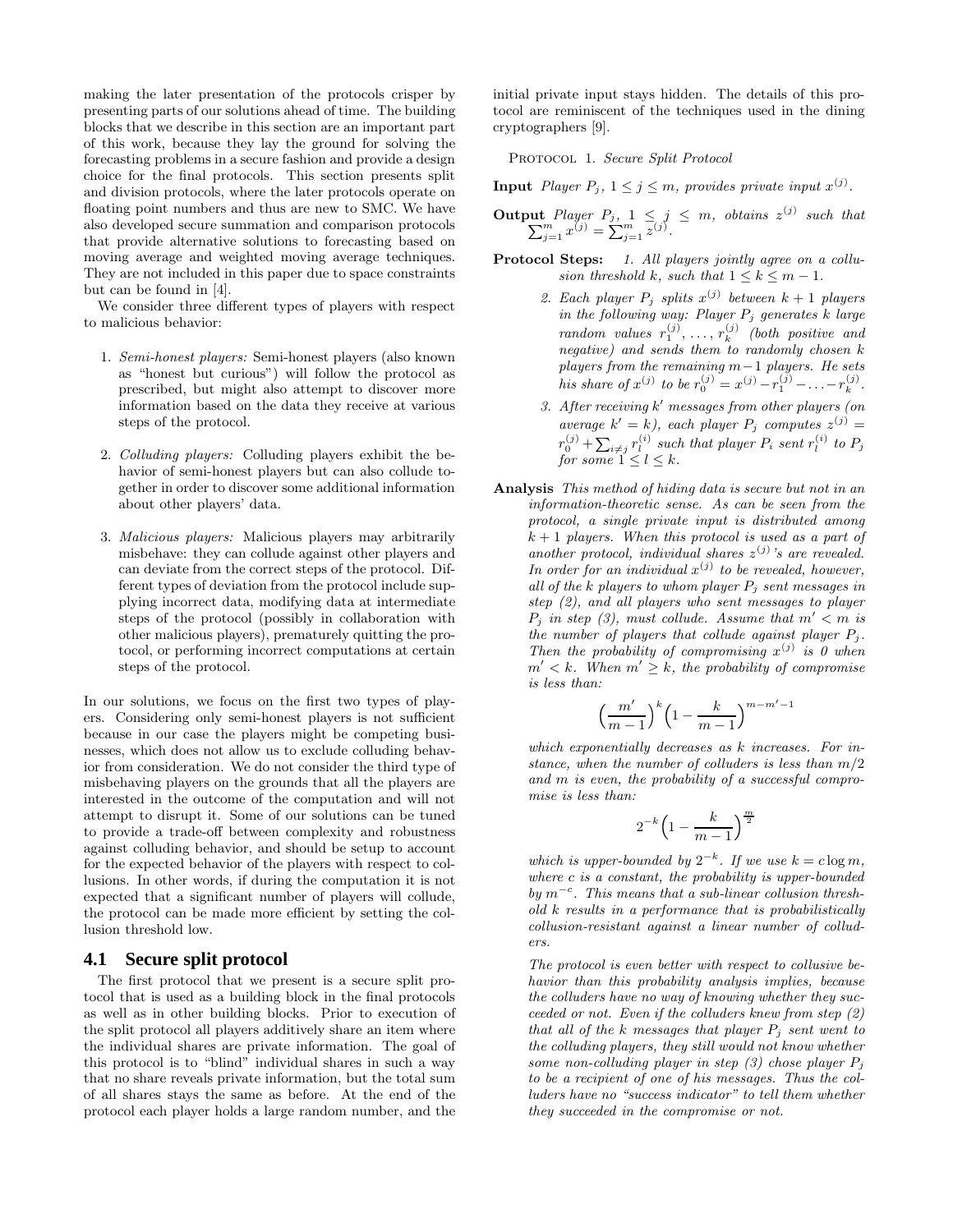This protocol is performed in 1 round (assume all the players execute the protocol simultaneously); the total communication is  $O(km)$  messages; and computational complexity at each player is  $O(k)$ . When k takes the highest value available  $k = m - 1$ , a collusion of any number of players less than  $m-1$  has zero probability to succeed. Communication complexity in this case reaches  $O(m^2)$ .

#### **4.2 Secure division protocols**

It is possible to use the general circuit simulation results to carry out secure division, and we need to compare this approach to our approaches. The practical circuits for 2-party  $\ell$ -bit division have size  $O(\ell^2)$ , and simulation of this circuit requires  $O(\ell)$  1-out-of-2 Oblivious Transfers and  $O(\ell^2)$  evaluations of pseudorandom functions (such as AES). Although there are asymptotic improvements to these circuits, they come at the cost of huge constant factors; the asymptotically best of them (and the worst in terms of having impractically large constant factors) is a circuit of size  $O(\ell \log \ell \log \log \ell)$ [8, 3] derived from the textbook Schoenhage-Strassen integer multiplication algorithm [24] (which is itself of mainly theoretical interest, and not used in practice). Converting a 2-party division protocol into a general m-party division protocol adds an additional factor of  $O(m^2)$ .

The protocols we have developed to handle secure multiparty division use a secure multiplication protocol in their various steps, and each such multiplication protocol is easily carried out using  $O(1)$  homomorphic encryption computations; we count the number of expensive cryptographic operations (e.g., homomorphic encryption, oblivious transfer) rather than bits communicated because, for both circuit simulations and our protocols, the latter can be obtained from the former by multiplying by  $\ell$ , hence for relative comparisons we can determine which is better using the former.

The protocols we give differ in their constraints on the number of players, communication and computational complexity of the protocols, and their robustness against colluding players. We present them in the order of their simplicity (simplest first). The first protocol operates on floating point numbers. The other three protocols utilize homomorphic encryption and operate on integers, but the result is still computed as a floating point number.

Given two numbers  $x$  and  $y$  additively split among  $m$ players, all of our protocols will output  $x/y$  if  $y \neq 0$  and a special symbol which indicates that division is not possible when  $y = 0$ . This means that all players will learn whether  $y = 0$ , which is unavoidable as it is an inherent part of the answer (hence it is not an information leak).

The idea behind the first protocol is that one of the players is randomly selected to perform division on items that all other players previously blind. This player performs functionality similar to that of an untrusted server and returns the result to all other players, who then unblind it. A version of this protocol that uses an external untrusted server can be found in [4].

PROTOCOL 2. Secure Division Protocol DIV1

**Input** Player  $P_j$ ,  $1 \leq j \leq m$ , provides  $x^{(j)}$  and  $y^{(j)}$ .

Output *Player P<sub>j</sub>*,  $1 \leq j \leq m$ , *learns*  $\frac{x}{y}$ .

Protocol Steps: 1. All players randomly select one player among all of them who will perform division. Without loss of generality, assume that player  $P_m$  is chosen.

- 2. Player  $P_m$  splits his items  $x^{(m)}$  and  $y^{(m)}$  into  $m-$ 1 random numbers each, i.e.,  $x^{(m)} = \sum_{j=1}^{m-1} r_x^{(j)}$ and  $y^{(m)} = \sum_{j=1}^{m-1} r_y^{(j)}$ . Player  $P_m$  sends each pair  $r_x^{(j)}$  and  $r_y^{(j)}$  to player  $P_j$ .
- 3. Player  $P_j$ ,  $1 \leq j \leq m-1$ , receives  $r_x^{(j)}$  and  $r_y^{(j)}$ from player  $P_m$  and sets  $x^{(j)} = x^{(j)} + r_x^{(j)}$  and  $y^{(j)} = y^{(j)} + r_y^{(j)}.$
- 4. Players  $P_1$  through  $P_{m-1}$  engage in the secure split protocol two times providing  $\theta$  as their input. Player  $P_i$  stores the results of the protocol invocations as  $\rho_1^{(j)}$  and  $\rho_2^{(j)}$ , respectively.
- 5. Players  $P_1$  through  $P_{m-1}$  jointly agree on two random floating point numbers  $\alpha$  and  $\beta$ .
- 6. Player  $P_j$ ,  $1 \leq j \leq m-1$ , computes a pair of values  $\langle a^{(j)} = \alpha(x^{(j)} + \rho_1^{(j)}), b^{(j)} = \beta(y^{(j)} + \rho_2^{(j)}) \rangle$ and sends the pair to player  $P_m$ .
- 7. Player  $P_m$  receives  $m-1$  pairs  $\langle a^{(j)}, b^{(j)} \rangle$ , and computes  $a = \sum_{j=1}^{m-1} a^{(j)}$ ,  $b = \sum_{j=1}^{m-1} b^{(j)}$ , and then  $\delta = \frac{a}{b}$ . Player  $\hat{P}_m$  sends  $\delta$  to each of players  $P_1$  through  $P_{m-1}$ .
- 8. Player  $P_j$ ,  $1 \leq j \leq m-1$ , recovers the value of  $\frac{x}{y}$ by computing  $\frac{\beta}{\alpha}\delta$ . The value of  $\frac{x}{y}$  is then sent to player Pm.

Note: If it is desired to have the result split among all parties at the end of the protocol, player  $P_m$  can split  $\delta$  into  $m-1$  random floating point numbers  $\delta^{(j)}$ , i.e.,  $\delta = \sum_{j=1}^{m-1} \delta^{(j)}$  and send each  $\bar{\delta}^{(j)}$  to the corresponding player  $P_j$ . Player  $P_j$ ,  $1 \leq j \leq m-1$ , then recovers the result by computing  $\frac{\beta}{\alpha}\delta^{(j)}$ , and splits it into two parts, one of which is kept locally, while the second one (purely random) is sent to player  $P_m$ . Player  $P_m$ then collects these  $m-1$  numbers and sets his share of the result to be their sum.

Analysis This protocol works when the total number of players  $m \geq 3$ . It is resilient to collusions if the player who performs division  $(P_m)$  does not collude with other players, but if that player colludes with any other player then the aggregate x and y can be revealed. The probability of learning individual  $x^{(j)}$  or  $y^{(j)}$  depends on the collusion threshold k used in the split protocol (see the analysis of protocol 1) and is further lowered by the fact that the player who performs division must be among the colluding players.

This protocol can be performed in 5 rounds, with total communication of  $O(km)$ , where k is the collusion threshold for the split protocol. The computational complexity for the player who performs division is  $O(m)$ , and it is  $O(k)$  for every other player.

Instead of dedicating a single player for performing division, all players can be divided into two groups where the first group performs division for the second one and the second group performs division for the first group; then result is recovered jointly by both groups. Such protocol can be further generalized to a larger number of groups. See [4] for more details on the protocol.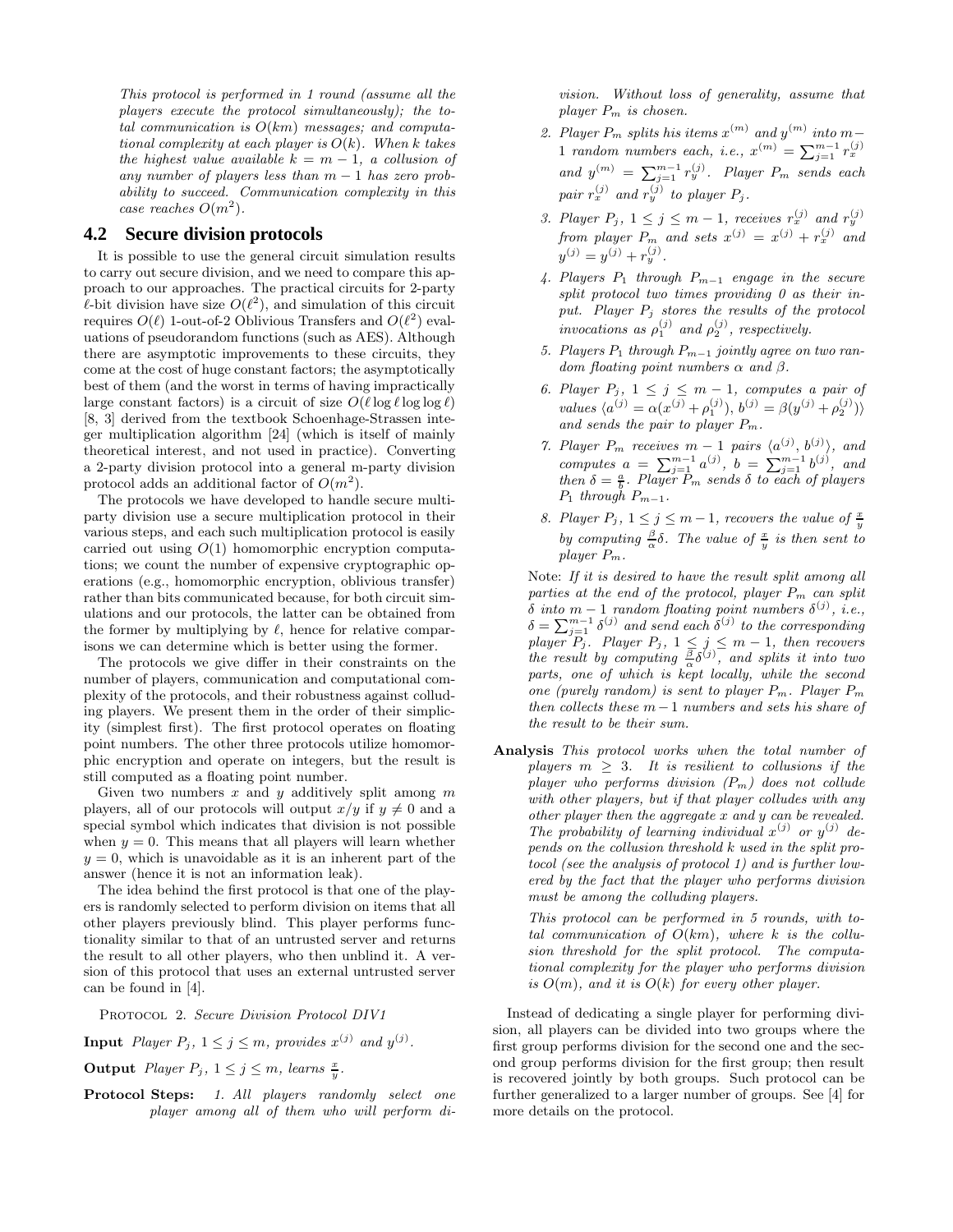As the previous protocol only works for  $m \geq 3$ , next we present solutions to two-party division. In the two-party division protocols and the one following them, all of which use homomorphic encryption, we assume that all players prior to protocol initiation agree on a range of possible values. That is, they define *MAXINT* to be a large number, such that all possible (aggregate) values of  $x$  and  $y$  will be less than MAXINT, but some randomly generated numbers may exceed MAXINT (in which case this is explicitly stated when they are defined). Also, we consider  $1/MAXINT$  to be a negligible error.

Another assumption that we make in these protocols is that both  $x$  and  $y$  are non-negative numbers. This is an acceptable limitation because all the forecasting methods that we solve operate on positive quantities. Lastly, all encryption arithmetic is integer-based. If players want to provide their inputs as floating point numbers, they need to agree to convert them to integer representation by ignoring decimal points up to a certain precision.

We now give a two-party division a protocol that is provably secure and operates in  $O(\log \ell)$  rounds for  $\ell$ -bit numbers, and requires  $O(\log \ell)$  homomorphic encryptions and  $O(\log \ell)$  oblivious transfers. We summarize what it achieves in the theorem that follows, where by "secure" we mean provably secure in an information-theoretic sense.

THEOREM 1. If two  $\ell$ -bit numbers x and y are given modularly additively split between two parties  $P_1$  and  $P_2$ , then it is possible for the two parties to securely compute the ratio  $\theta = x/y$  to within  $\ell$  bits of precision in  $O(\log \ell)$  rounds, where each round is done with  $O(1)$  homomorphic encryptions and one oblivious transfer.

Proof Sketch: If we could somehow compute the integer  $z = \lfloor 2^{2\ell-1}/y \rfloor$  in split fashion within the claimed bounds, then it would be easy to compute  $x \cdot z$  in split fashion by doing one additional split multiplication of  $x$  and  $z$ ; recall that such a split multiplication of two integers can be done in  $O(1)$  rounds and using  $O(1)$  homomorphic encryption computations. After this, the two parties would exchange their halves of  $x * z$  and thereby learn  $\theta$  to within the desired accuracy. So the main problem is how the two parties can securely compute, in split fashion and to within  $\ell$  bits of accuracy, the integer z. (Note that z has to be computed in split fashion, otherwise both parties can deduce  $y$  from it.) Before turning our attention to this computation of  $z$ , we observe that we can choose, without loss of security, the modulus of the additive-splitting to be the same as the one for the homomorphic encryption system. That is, if arithmetic is modulo  $T$  for the homomorphic encryption, then we can assume that  $P_1$  (resp.,  $P_2$ ) initially has  $x^{(1)}$  and  $y^{(1)}$   $(x^{(2)} \text{ and } y^{(2)})$ , such that  $x^{(1)} + x^{(2)} \text{ mod } T = x$ , and  $y^{(1)} + y^{(2)}$  mod  $T = y$ . For reasons that will become clear later, we also assume that T is chosen such that  $T > 2^{3\ell+1}$ .

Because  $z$  is the reciprocal of  $y$ , the first thought that comes to mind is to use the reciprocal-computation technique based on the centuries-old "Newton's method" (as was done in [1] and [3]). This, however, runs into a subtle difficulty due to the fact that  $y$  is split, and the answer  $z$  (and all intermediate answers of the iterative process) must also be in split form: Each iteration, when used on integers and producing an integer answer, involves "scaling" (division by a quantity C known to both parties). But because the values to be divided by that  $C$  are additively split modulo  $T$ ,

the two parties cannot simply divide their respective shares by this  $C$  as it may introduce an error due to the "modulo" T" wraparound. The protocol we give below overcomes this difficulty. Before giving the protocol, we recall that the basic idea of the iterative computation of  $z$  is to use a sequence of approximations to z that are progressively more accurate: Specifically, if  $z_i$  approximates z to within  $\alpha$  correct bits, then:

$$
z_{i+1} = 2z_i - \lceil (z_i)^2 y/2^{2\ell - 1} \rceil
$$

approximates z to within  $2\alpha$  correct bits (the earliermentioned scaling factor C is therefore  $2^{2\ell-1}$ ). It will so happen (as will become clear in the split scaling protocol below) that because we operate on split values our protocol's  $z_{i+1}$  approximates  $z_i$  to within  $2\alpha - 2$  bits. Therefore, as long as we start with a split  $z_0$  that approximates z to within a few correct bits, each iteration approximately doubles the number of correct bits in the approximation. This implies that  $O(\log \ell)$  iterations suffice (actually,  $\log \ell$  if  $z_0$ starts out with 3 correct bits). The above iterative formula actually *always* converges as long as  $z_0 \in \{2, 2^{\ell} - 1\}$ : It just converges faster if  $z_0$  starts out with at least a few (e.g., 3) correct most significant bits. There are many ways of computing a good enough initial  $z_0$ , and these will be described in the full version of the paper.

Each iteration requires carrying out two split multiplications (hence  $O(1)$  homomorphic encryptions) and one split subtraction. Each iteration also requires scaling  $w = (z_i)^2 y$ by the factor  $C$  to obtain  $w/C$  in split fashion, and the protocol for doing so is given below (we dropped the "ceiling" notation in it to avoid unnecessarily cluttering the presentation).

PROTOCOL 3. Secure Two-Party Protocol for Scaling by a Constant

- **Input** Player  $P_1$  has  $m^{(1)}$ ,  $P_2$  has  $m^{(2)}$ , such that  $m^{(1)}$  +  $m^{(2)} \mod T = w$ , and  $w < 2^{3\ell}$  (because w is the product of three  $\ell$ -bit terms).
- **Output** Player  $P_1$  receives updated  $m^{(1)}$  and  $P_2$  receives  $m^{(2)}$ , such that  $m^{(1)} + m^{(2)} \mod T = w/C$ .
- Protocol Steps: 1.  $P_1$  chooses a random  $r \in [0, T -$ 1] and updates  $m^{(1)}$  by doing  $m^{(1)} = -r +$  $m^{(1)}/C \mod T$ .
	- 2. The two players engage in an oblivious transfer protocol in which  $P_1$  prepares a pair  $(a_0, a_1)$  and  $P_2$  obtains an  $x \in \{a_0, a_1\}$  where
		- $(a_0, a_1) = (r, r T/C)$  if  $m^{(1)} < 2^{3\ell}$
		- $\bullet \ \ (a_0,a_1) = (r T/C, r T/C) \ \ if \ m^{(1)} \geq 2^{3\ell}$
		- $\bullet$   $x = a_{\{m^{(2)} \geq 2^{3\ell}\}}, \; i.e., \; x \; \, is \; a_1 \; \, if \; m^{(2)} \, \geq \, 2^{3\ell}$ and a<sub>0</sub> otherwise.
	- 3. P<sub>2</sub> updates  $m^{(2)}$  by doing  $m^{(2)} = x + m^{(2)}/C$ .

Correctness of the split scaling protocol follows from the two possible cases for  $m^{(1)} + m^{(2)}$  prior to the update done by the protocol:

• If, before the protocol's updates,  $m^{(1)} + m^{(2)} < 2^{3\ell}$ then both  $m^{(1)}$  and  $m^{(2)}$  are  $\langle 2^{3\ell} \rangle$ , and the protocol updates by setting  $m^{(1)} = -r + m^{(1)}/C$  and  $m^{(2)} =$  $r + m^{(2)}/C$ , which is correct because the new values  $m^{(1)}$  and  $m^{(2)}$  result in  $m^{(1)} + m^{(2)}$  mod  $T = w/C$ , as required.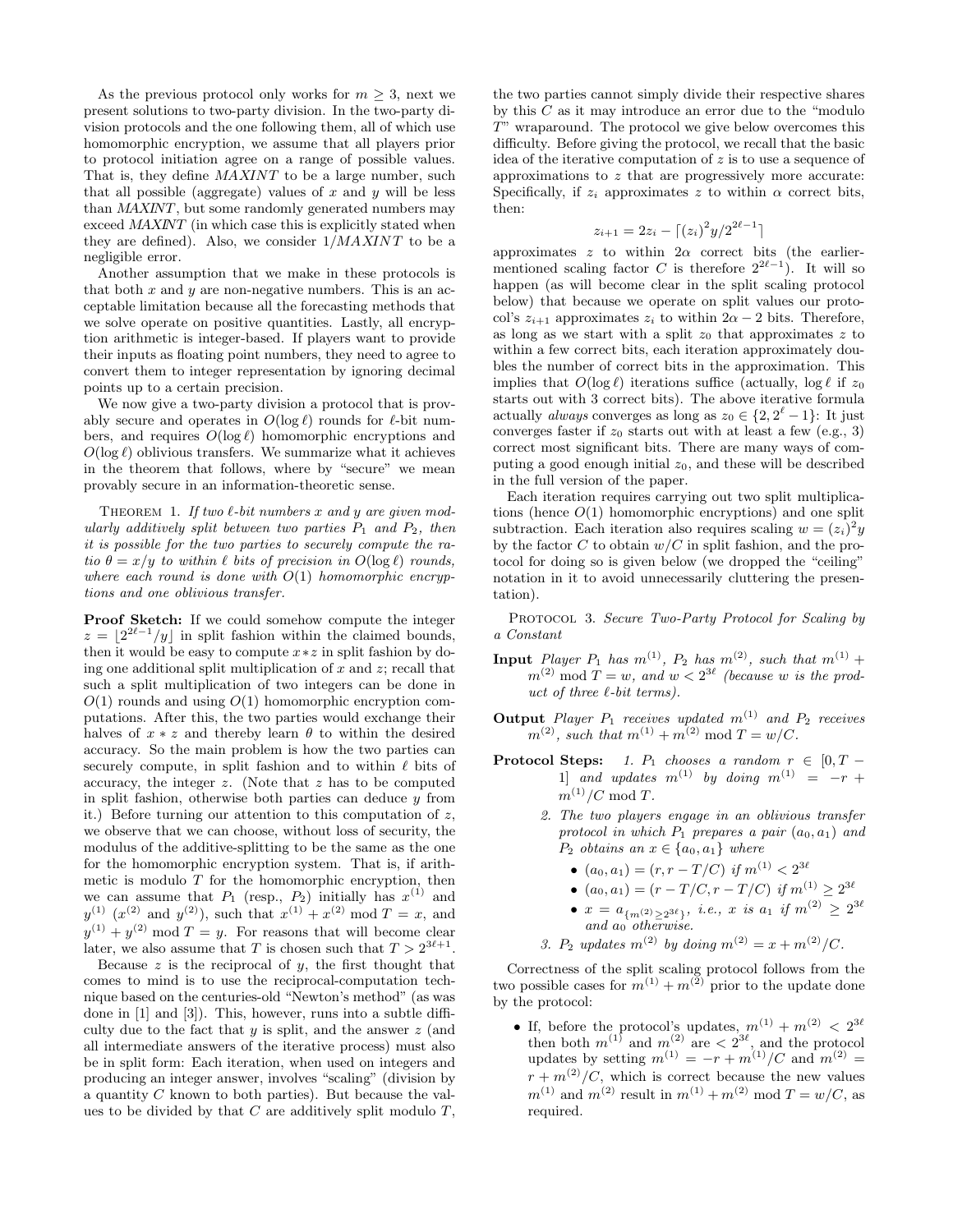• If, before the protocol's updates,  $m^{(1)} + m^{(2)} \geq 2^{3k}$ then, because  $w = m^{(1)} + m^{(2)} \mod T = w < 2^{3\ell}$ , it must be the case that  $m^{(1)} + m^{(2)} \in [T, T + 2^{3\ell}]$ . This means that dividing each of  $m^{(1)}$  and  $m^{(2)}$  by C in this case would introduce an additive  $T/C$  error that must be subtracted out by the protocol. To see that it is subtracted out, note that in this case at least one of  ${m<sup>(1)</sup>, m<sup>(2)</sup>}$  is  $\geq 2^{3\ell}$ , and therefore  $P_2$  is guaranteed to obtain  $x = r - T/C$  and the  $-T/C$  term in x cancels out the above-mentioned additive error of  $+T/C$ .

This completes the proof.  $\Box$ 

The following is a high-level summary of the protocol described in the above proof.

PROTOCOL 4. Secure Two-party Division Protocol DIV2

- **Input** Player  $P_1$  provides  $x^{(1)}$  and  $y^{(1)}$ , and player  $P_2$  provides  $x^{(2)}$  and  $y^{(2)}$ . Every one of  $x^{(1)}$ ,  $y^{(1)}$ ,  $x^{(2)}$ ,  $y^{(2)}$ is in  $[0, T)$  where  $T$  is the modulus of the homomorphic encryption system used. Both  $x = x^{(1)} + x^{(2)} \mod T$ and  $y = y^{(1)} + y^{(2)}$  mod T are assumed to be  $\ell$  bits long, hence smaller than  $2^{\ell}$ . T is chosen such that  $T > 2^{3\ell+1}.$
- **Output** Players  $P_1$  and  $P_2$  learn  $\frac{x}{y}$  to within  $\ell$  significant bits.
- **Protocol Steps:** 1. Starting with split  $z_0$ , for  $i =$  $1, 2, \ldots, 2 \log \ell$ ,  $P_1$  and  $P_2$  securely compute  $z_i$  in split fashion according to the iteration equation:

$$
z_{i+1} = 2z_i - \lceil (z_i)^2 y/2^{2\ell - 1} \rceil
$$

by using secure split multiplication twice, and using once the split scaling protocol described in the proof of Theorem 1. A known technique for performing secure two-party multiplication is given in Appendix A. As noted earlier,  $z = z_{2 \log \ell}$  is an  $\ell$  bit integer that equals  $\lfloor 2^{2\ell-1}/y \rfloor$ .

- 2.  $P_1$  and  $P_2$  securely multiply z by x in split fashion. The resulting  $x * z$  is  $x/y$  "scaled up" so it is in integer form. They exchange their shares of  $x * z$ and learn  $x/y$  to within  $\ell$  significant bits.
- Analysis See the proof of Theorem 1 for computational and round complexity. Communication overhead for each user is  $O(1)$  messages per round, and therefore  $O(\log \ell)$  messages total.

Although the above protocol is much better than a circuit simulation approach to solving the secure division problem, it is still expensive. Because the quantities used in forecasting are often private only in an approximate sense, it is worthwhile to consider protocols that "leak" some information but are more efficient (for example, one may not mind if others know the sales figures increased by between 5 and 10 percent, as long as they do not know the exacts percentage).

PROTOCOL 5. Secure Two-party Division Protocol DIV3

**Input** Player  $P_1$  provides  $x^{(1)}$  and  $y^{(1)}$ , and player  $P_2$  provides  $x^{(2)}$  and  $y^{(2)}$ .

- **Output** Both players learn  $\frac{x}{y}$ , where  $x = x^{(1)} + x^{(2)}$  and  $y = y^{(1)} + y^{(2)}$ .
- **Protocol Steps:** 1. Player  $P_1$  generates a (public, private) key pair in a homomorphic semantically secure encryption system [21, 22] where arithmetic is modulo N, with  $N \geq 2 \cdot MAXINT^2$  (Recall that in such a system  $E(a) \cdot E(b) = E(a+b)$ , and nothing can be learned about c from  $E(c)$ .)
	- 2. Player  $P_1$  computes  $E(x^{(1)})$  and  $E(y^{(1)})$ , and sends them to  $P_2$  along with the public key of the homomorphic encryption system.
	- 3. Player  $P_2$  computes  $E(x) = E(x^{(1)}) \cdot E(x^{(2)})$  and  $E(y) = E(y^{(1)}) \cdot E(y^{(2)})$ .
	- 4. Player  $P_2$  chooses four randoms  $\alpha_1, \alpha_2, \beta_1, \beta_2$ from a range  $[u, MAXINT - u]$  where u is known to  $P_2$  but not to  $P_1$ , and then computes:
		- $p_1 = E(x)^{\alpha_1} \mod N = E(\alpha_1 \cdot x)$  $q_1 = E(y)^{\beta_1} \mod N = E(\beta_1 \cdot y)$  $p_2 = E(x)^{\alpha_2} \mod N = E(\alpha_2 \cdot x)$  $q_2 = E(y)^{\beta_2} \mod N = E(\beta_2 \cdot y)$

Player  $P_2$  then computes  $v = p_1 \cdot q_1 = E(\alpha_1 x +$  $\beta_1y$ ) and  $w = p_2 \cdot q_2 = E(\alpha_2x + \beta_2y)$  and sends them to player  $P_1$ . Note that what is inside the encryption is less than N so there is no "wraparound" due to the modulo N arithmetic.

- 5. Player  $P_1$  decrypts v and w and gets  $D(v)$  =  $\alpha_1x + \beta_1y$  and  $D(w) = \alpha_2x + \beta_2y$ . He then computes their (floating point) ratio  $\delta = (\alpha_1 x +$  $(\beta_1 y)/(\alpha_2 x + \beta_2 y)$  and sends it to  $P_2$ .
- 6. Player  $P_2$  computes the ratio  $\frac{x}{y}$  as  $(\beta_1 \delta \cdot \beta_2)/(\delta \cdot \delta)$  $\alpha_2 - \alpha_1$ ) and forwards the answer to  $P_1$ .
- Analysis This protocol has a limitation: when  $x = 0$ , the protocol reveals  $\beta_1 y$  and  $\beta_2 y$  to player  $P_1$ . Player  $P_1$ then can determine possible values of y (using a gcd computation, etc.). Thus, this protocol should not be used when  $x$  can take the value of  $\theta$ , or, alternatively, the coefficients  $\beta_1$  and  $\beta_2$  could be constructed in a way to minimize the probability of a successful attack when  $x = 0$  (see [4] for more information). As this protocol is designed for two-party computation, there is no need to consider collusion.

The protocol consists of 2 rounds. Each player needs to perform two encryptions in modular arithmetic. Player  $P_1$  additionally creates a key pair and performs two decrypt operations. Player  $P_2$  also performs a small (constant) number of multiplication and exponentiation operations in modular arithmetic. Thus the overall computational and communication complexity is  $O(1)$ .

Lastly, we give a protocol that is secure against collusions of up to  $m-1$  players. In what follows, the multiplicative coefficients  $\alpha$  and  $\beta$  are implicitly constructed as a product of individual  $\alpha_j$ 's and  $\beta_j$ 's, i.e.,  $\alpha = \prod_{j=1}^m \alpha_j$  and  $\beta = \prod_{j=1}^m \beta_j$ where  $\alpha_j$  and  $\beta_j$  are known only to player  $P_j$ .

PROTOCOL 6. Secure Division Protocol DIV4

**Input** Player  $P_j$ ,  $1 \leq j \leq m$ , provides  $x^{(j)}$  and  $y^{(j)}$ .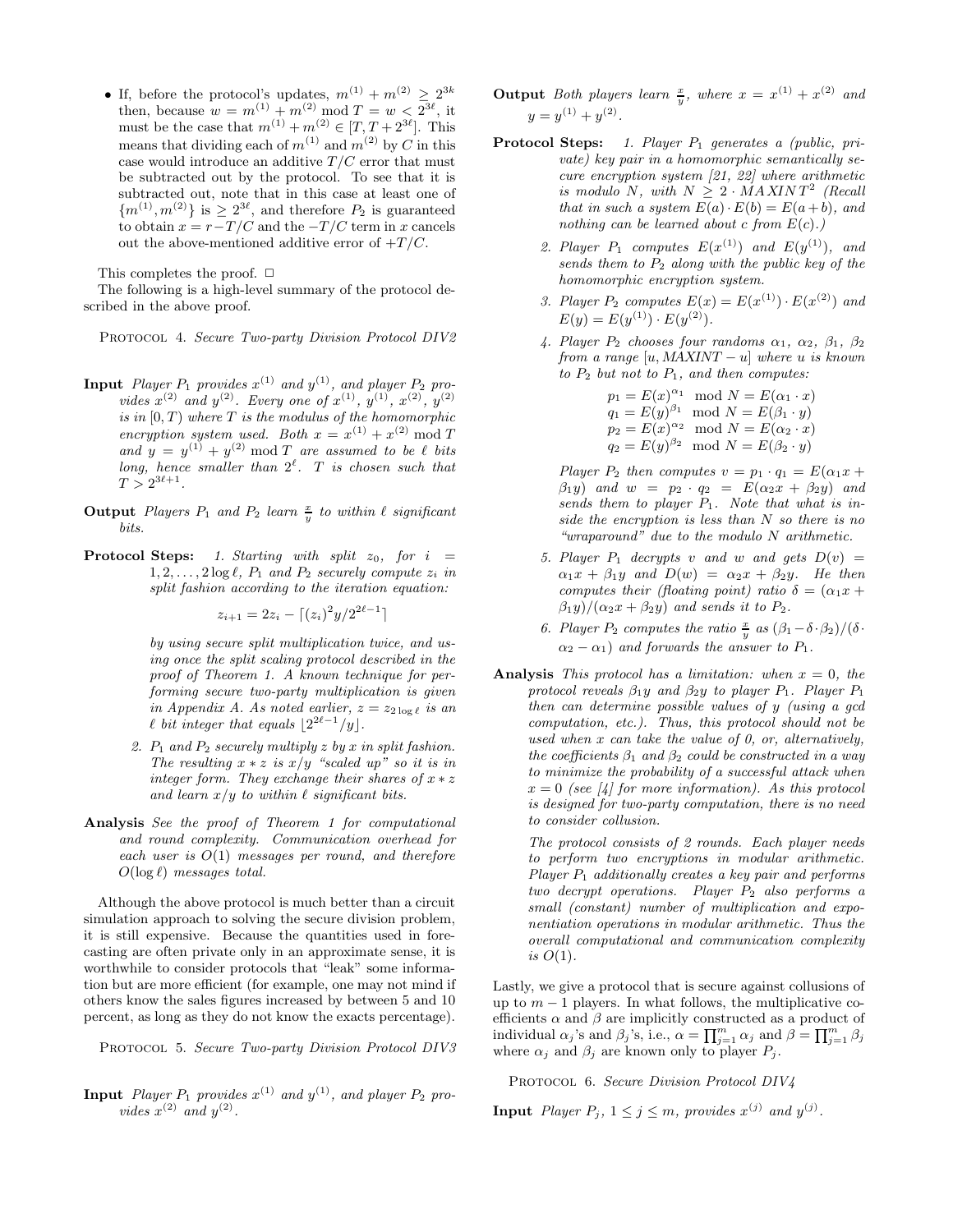Output *Player P<sub>j</sub>*,  $1 \leq j \leq m$ , *learns*  $\frac{x}{y}$ .

- **Protocol Steps:** 1. Each player  $P_j$  generates a (public, private) key pair  $E_j$  and  $D_j$  in a homomorphic semantically secure system modulo  $N_j$  with  $N_j \geq MAXINT^{m+1}$ .  $P_j$  sends to  $P_1$  the public key  $E_j$  and the items  $p_j = E_j(x^{(j)})$  and  $q_j = E_j(y^{(j)})$ . Throughout what follows, even as they get updated,  $p_j$  and  $q_j$  should be thought of as the encryptions of the "current" (i.e., updated)  $x^{(j)}$  and (respectively)  $y^{(j)}$ .
	- 2. For  $i = 1, \ldots, m$  in turn, the following steps are repeated:
		- (a) In this step player  $P_i$  updates the  $p_j$  and  $q_j$ other than his own (i.e., with  $j \neq i$ ) that he received (in step 1 if  $i = 1$ , otherwise from  $P_{i-1}$  in the previous iteration of  $(a)$ –  $(c)$ ). He does so as follows. First,  $P_i$  creates two random numbers  $\alpha_i$  and  $\beta_i$  in the range  $[MAXINT/2, MAXINT]$ . Next, player  $P_i$  generates  $m - 1$  pairs of random numbers (one pair  $a_{i,j}$ ,  $b_{i,j}$  for each other  $P_j$ ), where each such random is less than  $MAXINT^{m+1}$ . For each  $p_j$  and  $q_j$ ,  $j \neq i$ ,  $P_i$  then computes:

$$
p_j = p_j^{\alpha_i} \cdot E_j(a_{i,j}) = E_j(x^{(j)} \alpha_i) \cdot E_j(a_{i,j})
$$
  
=  $E_j(x^{(j)} \alpha_i + a_{i,j})$   

$$
q_j = q_j^{\beta_i} \cdot E_j(b_{i,j}) = E_j(y^{(j)} \beta_i) \cdot E_j(b_{i,j})
$$
  
=  $E_j(y^{(j)} \beta_i + b_{i,j})$ 

which implicitly multiplies  $x^{(j)}$  (resp.,  $y^{(j)}$ ) by  $\alpha_i$  ( $\beta_i$ ) and then adds a random to it.

(b) Player  $P_i$  now updates his own  $p_i$  and  $q_i$  by doing

$$
p_i = E_i(\alpha_i \cdot D_i(p_i) - \sum_{j \neq i} a_{i,j})
$$
  

$$
q_i = E_i(\beta_i \cdot D_i(q_i) - \sum_{j \neq i} b_{i,j})
$$

which implicitly multiplies  $x^{(i)}$  (resp.,  $y^{(i)}$ ) by  $\alpha_i$  ( $\beta_i$ ) and then subtracts from it a random that "cancels out" the random numbers implicitly added in (a) to the other  $x^{(j)}$ 's (resp.,  $y^{(j)}$ 's).

Note: The above decryption and reencryption of  $p_i$  and  $q_i$  are not necessary, in the sense that the computation in (b) could have been performed on encrypted items just like the computation of (a) was, but we chose to do the arithmetic on un-encrypted values for efficiency reasons.

(c) If  $i < m$  then player  $P_i$  sends all of the  $p_i$ and  $q_j$  (including his own  $p_i$  and  $q_i$ ), as well as all encryption keys  $E_j$ , to  $P_{i+1}$ . Otherwise  $i = m$  and  $P_m$  sends every  $p_j, q_j$  pair to the corresponding player  $P_j$  who then decrypts them with his private key  $D_j$  and obtains his final  $x^{(j)}$ ,  $y^{(j)}$ , that is,  $x^{(j)} = D_j(p_j)$ and  $y^{(j)} = D_j(q_j)$  for all j (including  $j = m$ ).

At the end of the kth iteration of  $(a)$ – $(e)$  the sum of the m items  $x^{(j)}$  is  $(\alpha_1 \cdots \alpha_k x)$  and the sum of the m items  $y^{(j)}$  is  $(\beta_1 \cdots \beta_k y)$ . Therefore at the end of step (1) the sum of the m resulting  $x^{(j)}$  is  $\alpha x$ . Similarly, the sum of the m resulting  $y^{(j)}$  is

βy. Note that no player knows (or will know)  $\alpha$ or β.

- 3. Every player  $P_i$  generates two random numbers  $r_x^{(j)}$  and  $r_y^{(j)}$  less than  $(MAXINT^{m-1})/(2^{m-1}m)$ , and sets  $x^{(j)} = x^{(j)} + r_x^{(j)}$  and  $y^{(j)} = y^{(j)} + r_y^{(j)}$ . Now the sum of all  $x^{(j)}$ 's will give  $\alpha x + r_x$  and the sum of  $y^{(j)}$ 's is  $\beta y + r_y$ , where  $r_x$  and  $r_y$  are negligible compared to  $\alpha x$  and  $\beta y$  (more discussion of this follows).
- 4. All players engage in the secure split protocol providing their  $y^{(j)}$  as input and obtaining  $y'^{(j)}$ . Then every player  $P_j$  publishes his share  $\rho^{(j)}$ .
- 5. After receiving all the  $\rho^{(i)}$ 's, each player  $P_j$  computes the sum of all the  $\rho^{(i)}$ 's, which equals  $\beta y +$  $r_y$ . Since everyone now knows  $\beta y + r_y$ , each player  $P_j$  can compute  $\delta^{(j)} = x^{(j)}/(\beta y + r_y)$ .
- 6. Every player  $P_j$  reveals to all others the (floating point) ratio  $t_j = \beta_j/\alpha_j$ .
- 7. Every player  $P_j$  computes  $\delta^{(j)}t_1t_2\cdots t_m$  =  $\delta^{(j)}\beta/\alpha$ , which results in the approximation of  $\frac{x}{y}$ in additively split form among the m players (with  $P_j$ 's share being  $\delta^{(j)}\beta/\alpha$ ). To recover the answer as the sum of these shares, they run a secure split protocol, then compute (and reveal to all) the sum of all shares, which is  $\frac{x}{y}$  with the necessary precision.
- Analysis The aggregate random numbers  $r_x$  and  $r_y$  are added to  $\alpha x$  and  $\beta y$  to minimize the possibility of factoring  $\alpha x$  and  $\beta y$ . For instance, in step (3) all players receive the sum of  $y^{(j)}$ 's, and without protecting  $\beta y$  with  $r_y$  some players might attempt to factor the value. While it is very computationally expensive to factor this number and furthermore, given its factors, not possible to deterministically differentiate between factors of  $\beta$  and y, we still would like to lower the possibility of success as much as possible. Thus, we require that  $\alpha_j$  and  $\beta_j$  are at least as large as  $MA XIN T/2$ , which gives us  $\alpha x/r_x \geq MA XIN T$ and  $\beta y/r_y \geq MAXINT$  and is acceptable (recall that we consider  $1/MAXINT$  to be a negligible error). Furthermore, we compute:

$$
\frac{\alpha x + r_x}{\beta y + r_y} = \frac{\alpha x}{\beta y} \left( \frac{1 + r_x / \alpha x}{1 + r_y / \beta y} \right) \approx \frac{\alpha x}{\beta y} \left( 1 + \frac{r_x}{\alpha x} - \frac{r_y}{\beta y} \right)
$$

which converges to  $\alpha x/\beta y$  when  $r_x \ll \alpha x$ ,  $r_y \ll \beta y$ . Now in order to successfully factor  $\beta y$ , an attacker must try all possible  $r_y$ , which is a prohibitively large number on the order of  $MAXINT^{m-1}$ .

This protocol does not scale well to large m's because the length of the numbers that players operate is linear in the number of players. The protocol is conducted in 5 rounds, with the total communication of  $O(m^2)$  items (or  $O(m)$  messages). The computational complexity at each player is bounded by key generation (which can be precomputed) and  $O(m)$  encryptions.

The above protocol provides a high degree of protection where a collusion of any number of players cannot succeed. This might not be required in certain settings, and the protocol can be tuned to lower its robustness and at the same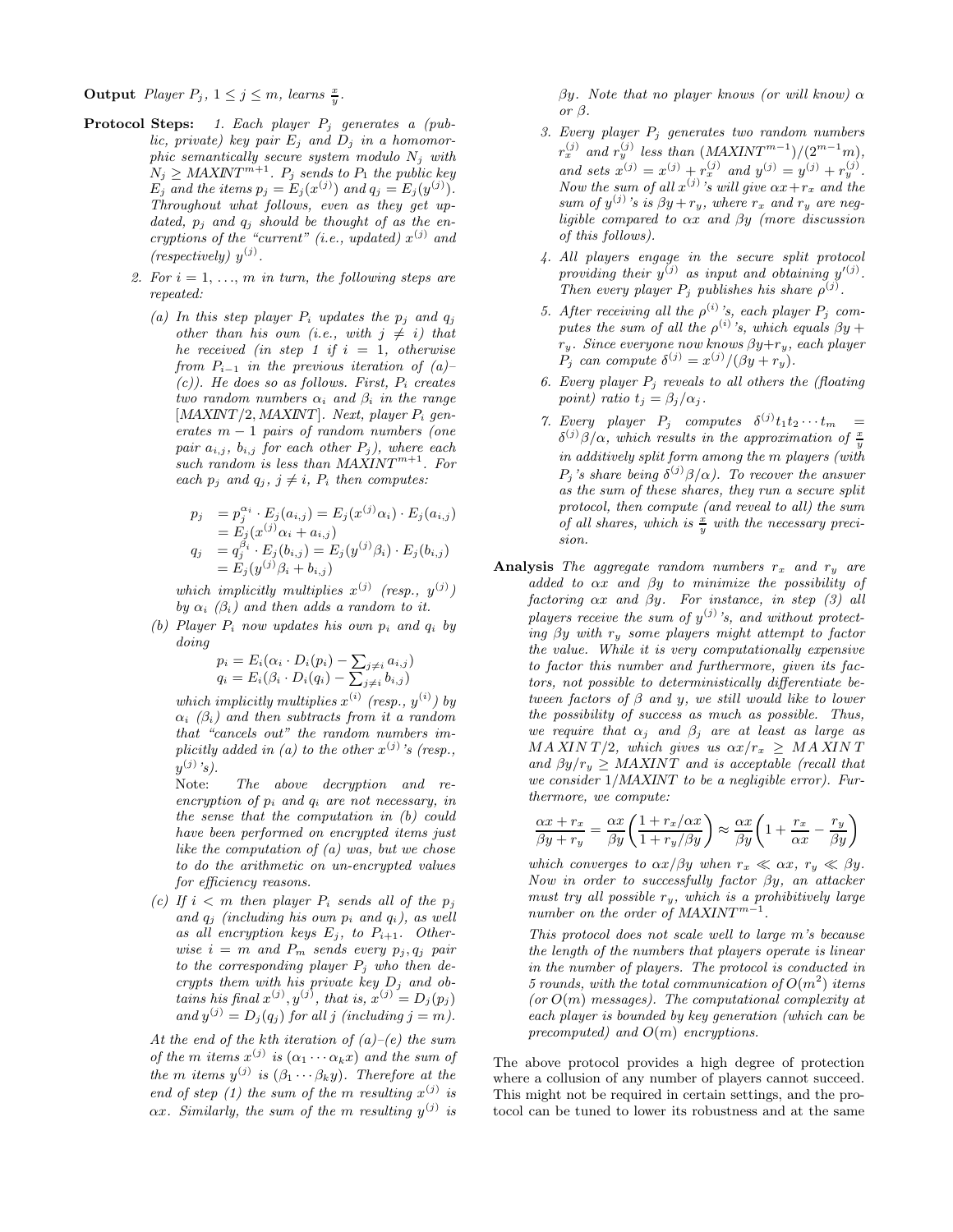time lower its communication and computational cost. Similar to protocol 1, we can randomly select a subset of  $k$  players  $(2 \leq k \leq m)$  who will conduct the above protocol after all other players distribute their individual shares among those k. By tuning the value of  $k$ , the players can find a balance between the acceptable resilience and complexity of the protocol. We do not provide detailed analysis of this protocol here due to space limitations. Other tradeoffs are possible, e.g., decreasing the round complexity at the expense of a higher computation complexity by using circuit simulation. Again, we omit the details.

## **5. SECURETIME-SERIESFORECASTING**

This section gives final protocols for performing collaborative forecasting based on time series. We start with moving average, then proceed with weighted moving average, and lastly cover exponential smoothing.

#### **5.1 Moving average**

The goal of moving average forecasting is to find the behavior of the function at time  $t + 1$  relative to the current time t. This value can be computed as:

$$
x = \frac{F_t - d_t}{d_t} = \frac{\left(\sum_{i=0}^{n-1} d_{t-i}\right)/n - d_t}{d_t}
$$
  
= 
$$
\frac{d_{t-n+1} + \ldots + d_{t-1} - (n-1)d_t}{n d_t}
$$
 (2)

Below we provide a protocol for solving the moving average problem based on our division protocols. For moving average and weighted moving average, we have developed alternative solutions that use binary search and a secure comparison protocol as their building blocks and can be found in [4]. We do not give their details in this paper.

PROTOCOL 7. Secure Moving Average Protocol

- **Input** Player  $P_j$ ,  $1 \leq j \leq m$ , has input data  $d_{t-i}^{(j)}$  for n time intervals, where  $0 \leq i \leq n-1$ .
- **Output** Player  $P_j$ ,  $1 \leq j \leq m$ , learns  $\frac{F_t-d_t}{d_t}$ ,  $F_t$  is computed as the moving average.
- **Protocol Steps:** 1. Each player  $P_j$  sets  $x^{(j)} = d_{t-n+1}^{(j)} +$  $\ldots + d_{t-1}^{(j)} - (n-1)d_t^{(j)}$  and  $y^{(j)} = nd_t^{(j)}$ .
	- 2. All m players jointly conduct a secure division protocol, with each player  $P_j$  providing input  $x^{(j)}$ and  $y^{(j)}$ . The output of the division protocol is the output of this protocol, i.e.,  $\frac{F_t-d_t}{d_t}$ .
- Analysis Both complexity and robustness of this protocol depend on the underlying secure division protocol. Communication and complexity requirements are also those of the division protocol because there is no communication in step  $(1)$  and only  $O(1)$  computation  $(n)$ is constant).

#### **5.2 Weighted moving average**

Computation of the weighted moving average is very similar to the previous case of the moving average computation. The difference is that all players agree on a weight vector  $\vec{w} = \{w_0, w_1, \ldots, w_{n-1}\},$  which is public. According to the formula for computing the weighted moving average, equation (2) for this case becomes:

$$
x = \frac{F_t - d_t}{d_t} = \frac{\left(\sum_{i=0}^{n-1} w_i d_{t-i}\right) - d_t}{d_t}
$$
  
= 
$$
\frac{w_0 d_{t-n+1} + \ldots + w_{n-2} d_{t-1} - (1 - w_{n-1}) d_t}{d_t}
$$

PROTOCOL 8. Secure Weighted Moving Average Protocol

- **Input** Player  $P_j$ ,  $1 \leq j \leq m$ , supplies n data points  $d_{t-i}^{(j)}$ , where  $0 \leq i \leq n-1$ .
- **Output** Player  $P_j$ ,  $1 \leq j \leq m$ , obtains  $\frac{F_t-d_t}{d_t}$ , where  $F_t$ corresponds to joint computation of the weighted moving average.

Protocol Steps Very similar to Protocol 7's steps:

- 1. Each player  $P_j$  sets  $x^{(j)} = w_0 d_{t-n+1}^{(j)} + \ldots +$  $w_{n-2}d_{t-1}^{(j)} - (1 - w_{n-1})d_t^{(j)}$  and  $y^{(j)} = d_t^{(j)}$ .
- 2. All m players jointly conduct a secure division protocol, where each player  $P_j$  supplies input  $x^{(j)}$ and  $y^{(j)}$ . The computation results in the desired value.

Analysis See analysis of protocol 7.

## **5.3 Exponential Smoothing**

The formula for exponential smoothing can also be rewritten to simplify joint computation. In the formula below assume  $\alpha$  is public,  $F_{t-1}$  is calculated during the previous execution of the protocol and is additively split between m players. The goal is then to compute:

$$
x = \frac{F_t - d_t}{d_t} = \frac{F_{t-1} + \alpha(d_{t-1} - F_{t-1}) - d_t}{d_t}
$$

$$
= \frac{(1-\alpha)F_{t-1} + \alpha d_{t-1} - d_t}{d_t}
$$

PROTOCOL 9. Secure Exponential Smoothing Protocol Using Division Protocol

- **Input** Player  $P_j$ ,  $1 \leq j \leq m$ , provides input data  $d_{t-1}^{(j)}$  and  $d_t^{(j)}$ , as well as the result of the previous execution of the protocol  $F_{t-1}^{(j)}$ .
- **Output** Player  $P_j$ ,  $1 \leq j \leq m$ , learns  $\frac{F_t-d_t}{dt}$ , where  $F_t$  is the result of exponential smoothing computation, and also gets a share  $F_t^{(j)}$  of  $F_t$ .
- **Protocol Steps:** 1. Each player  $P_j$  sets  $x^{(j)} = (1 \alpha$ ) $F_{t-1}^{(j)} + \alpha d_{t-1}^{(j)} - d_t^{(j)}$  and  $y^{(j)} = d_t^{(j)}$ .
	- 2. All players jointly execute a secure division protocol, where each player  $P_j$  provides  $x^{(j)}$  and  $y^{(j)}$ as his input. The output of the division protocol is the output of this protocol.
	- 3. Each player  $P_j$  sets  $F_t^{(j)}$  as  $(1 \alpha)F_{t-1}^{(j)} + \alpha d_{t-1}^{(j)}$ .
- Analysis The core of this protocol is the underlying division protocol, therefore all complexity and communication analysis, as well as robustness against colluding players is the same as for the division protocol used.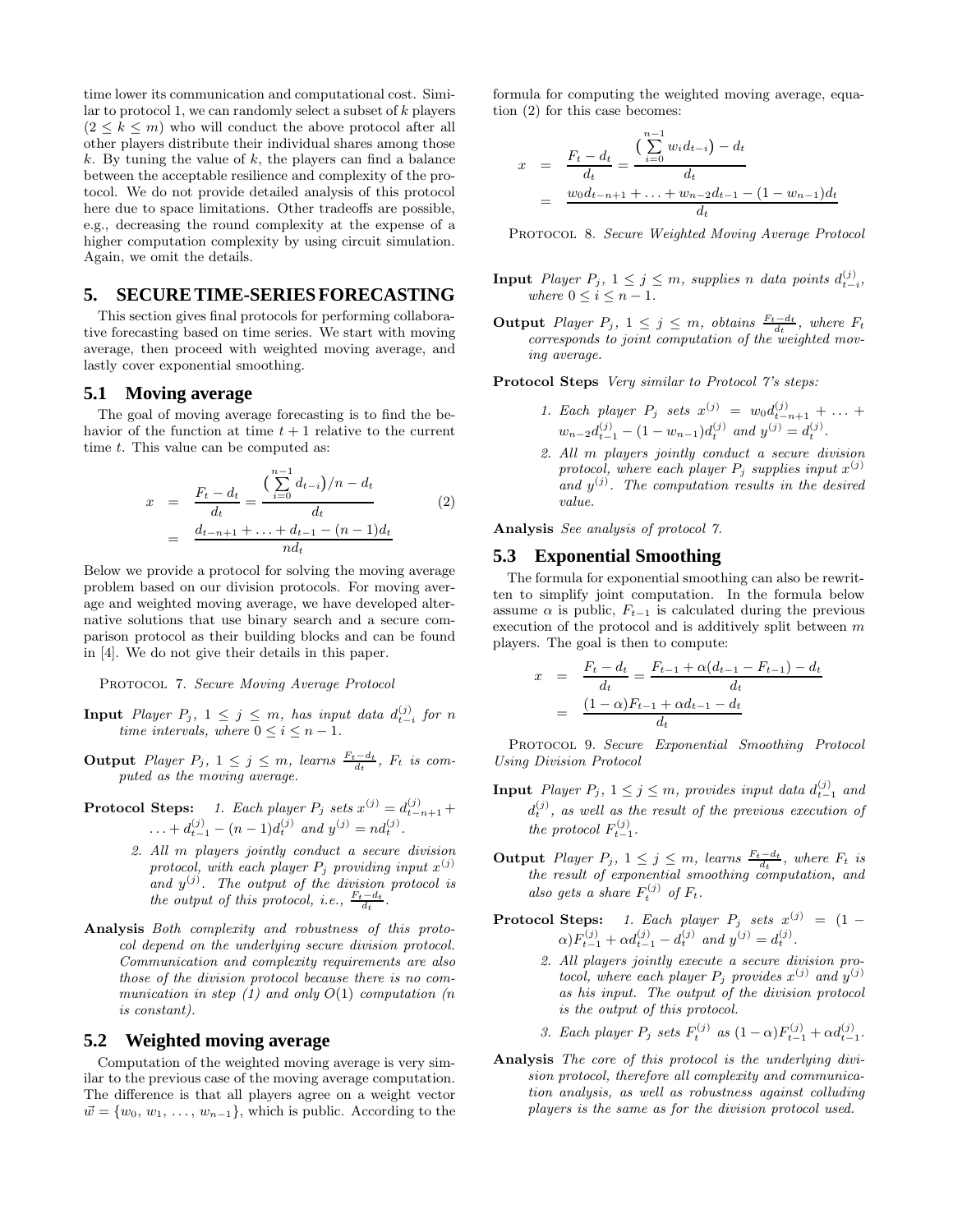# **6. SECURE LINEAR REGRESSION BENCHMARKING**

As was mentioned earlier, we apply the linear regression technique to a set of  $x_i$ ,  $y_i$  values, where the number of points *n* is set in advance. Then each  $y_i$  is given in the form of two numbers  $c_i$  and  $d_i$ , where  $y_i = c_i/d_i$  to make it possible to operate on normalized values and guarantee correct outcome. We consider this scenario to be more general than the one where each player provides only his  $y_i$ 's values. This is because every protocol that solves a problem with  $y_i$  values provided in the form of  $c_i$  and  $d_i$  pairs can be used to solve that problem where  $y_i$  is provided as a single value. In our case, if players decide that division is not necessary, they can follow either of the paths below:

- (a) They can agree on the values of  $d^{(j)}$ 's such that  $\sum_{j=1}^{m} d^{(j)} = 1.$
- (b) They can omit the step of the protocol where the  $y_i$ 's are computed using the division protocol and use their original shares of  $y_i$ 's instead.

Another assumption that we make in this model is that all values of  $x_i$  are known to all players and are agreed upon prior to protocol initiation. This means that all of the  $x_i$ 's values will be used in computation of the regression coefficients even if a player does not have data for all of the points. If, however, none of the players have data for a specific value of  $x_i$ , that point must be excluded from the computation. This means that the players learn what data point is being excluded, which is viewed as additional information about other players' input that should be kept secret. Changing the protocol so that it can handle cases where no data is available for a certain point and no player learns this information will result in significantly more complex solutions both in terms of computation and communication. Therefore, we decide to solve this issue in the following way. The protocol starts as usual, and for each data point we compute  $y_i = \left(\sum_{j=1}^m c_i^{(j)}\right) / \left(\sum_{j=1}^m d_i^{(j)}\right)$ . If it is detected that<br>this division is not possible to perform because all  $c_j^{(j)}$   $d_j^{(j)}$ this division is not possible to perform because all  $c_i^{(j)}$ ,  $d_i^{(j)}$ pairs for a specific data point  $x_i$  are zero, then the execution is suspended. Each player will be notified that computation cannot be carried out, and they have two options: they can abort the protocol or continue its execution, but in the latter case information about the missing values will be revealed to all players. If all of the players decide to continue, the value of  $x_i$  that caused the problem is excluded from the set of possible points and the protocol is restarted. If at least one of the players decides to abort, execution terminates.

To compute the regression coefficients themselves, we use the formulas given in equation (1). Here the value of  $\sum_{i=1}^{n} x_i$ is public and can be computed by each player. Then the equations becomes:

$$
a = A\left(n\sum_{i=1}^{n} x_i y_i - \left(\sum_{i=1}^{n} x_i\right) \sum_{i=1}^{n} y_i\right), \ \ b = \left(\sum_{i=1}^{n} y_i/n\right) - B
$$

where  $A$  and  $B$  are known to all players and can be precomputed, such that  $A = 1/\left(n\left(\sum_{i=1}^n x_i^2\right) - \left(\sum_{i=1}^n x_i\right)^2\right)$  and<br>  $B = \left(a\sum_{i=1}^n x_i\right)/n$  (potice that B can be computed only  $B = (a \sum_{i=1}^{n} x_i)/n$  (notice that B can be computed only after a is known as a result of joint computation).

PROTOCOL 10. Secure Linear Regression Protocol

- **Input** Player  $P_j$ ,  $1 \leq j \leq m$ , provides a set of pairs  $c_i^{(j)}$ ,  $d_i^{(j)}$ , where i corresponds to data points  $x_1, x_2, \ldots$ ,  $x_n$ .
- **Output** Player  $P_j$ ,  $1 \leq j \leq m$ , learns the coefficients a and b such that  $\vec{y} = a\vec{x} + b$ .
- Protocol Steps: 1. All players engage in a secure division protocol n times to compute  $y_i$  for  $1 \leq i \leq n$ , where  $y_i$ 's remain additively split among all players.
	- 2. Each player  $P_j$  locally computes  $a^{(j)} =$  $A\left(n\sum_{i=1}^n x_iy_i^{(j)} - \left(\sum_{i=1}^n x_i\right)\sum_{i=1}^n y_i^{(j)}\right).$
	- 3. All players engage in the secure split protocol with  $a^{(j)}$ , publish their outputs, and compute the sum  $a = \sum_{j=1}^{m} a^{(j)}$ .
	- 4. Each player  $P_j$  locally computes  $b^{(j)} =$  $\sum_{i=1}^{n} (y_i^{(j)}/n).$
	- 5. All players engage in the secure split protocol with  $b^{(j)}$ , publish their outputs and each player computes  $b = \sum_{j=1}^{m} b^{(j)} - B$ , where B is subtracted by each player separately from computing the sum of  $b^{(j)}$  's.
- Analysis This protocol is as secure against colluding players as its underlying blocks are (i.e., division and split). Communication and computational complexity of the protocol are also bounded by the division and split protocols, where both of them are invoked a constant number of times (the division protocol is executed n times, where the number of points n is constant).

#### **7. CONCLUSIONS AND FUTURE WORK**

In this work, we provided privacy-preserving solutions to collaborative forecasting and benchmarking that can be used to increase the reliability of local forecasts and data correlations, and to conduct the evaluation of local performance compared to global trends. We gave both building blocks and their use in protocols for a number of different forecasting methods based on time-series and regression techniques. The building blocks are general enough to be used in other protocols for forecasting and benchmarking, as well as in other applications. In particular, the division protocols presented in this work, to the best of our knowledge, are the first attempt to perform division in secure multi-party computation as well as to perform computations on floating point numbers.

This work can be extended in a number of ways. Future directions include:

- The model can be extended to other time-series forecasting techniques.
- Along with providing short-range forecasting, we would like to be able to perform long-range forecasts. Long-range forecasts take into account seasonal changes and other long-range patterns.
- We also would like to design protocols to cover other types of regressions for benchmarking collaboration. This will allow us to draw reliable conclusions for different types of data distributions.